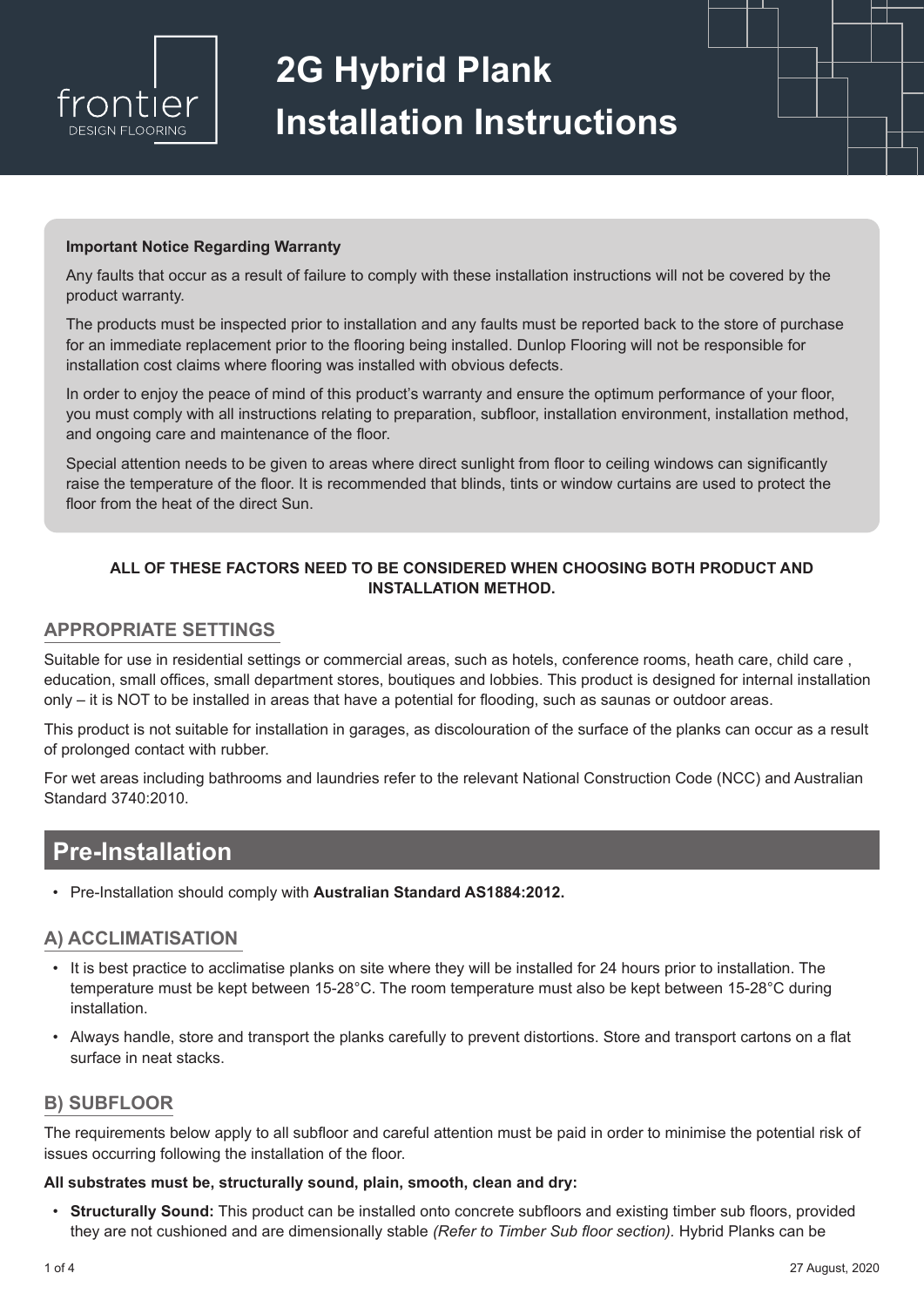installed over existing PVC, Linoleum and Ceramic Tiles. Carpet, carpet underlay and/or existing floating floors are not a suitable subfloor. (For ceramic tiled floor coverings please see subsection **B.2) Tile Sub Floor**)

- **Plain:** Deviations in any subfloor level must not exceed 2mm under a 1 lineal metre straight edge. Raised points must be sanded/ground down and depressions filled using levelling compound.
- **Smooth:** Must not exceed 1mm over a 150mm straight edge on concrete, wood and slate subfloors. Raised points must be sanded/ground down and depressions filled using levelling compound. Ceramic and porcelain tiles please refer to **B2.) Tile Sub Floor**.
- **Clean:** Ensure the subfloor is clean, subfloor should be vacuumed thoroughly to remove any loose materials, prior to installation.
- **Dry:** It is essential that the moisture content of any subfloor complies with **Australian standard 1884:2012** a maximum of **75% relative humidity for concrete subfloors and 10 – 14% moisture content for wood subfloors**. A high reading of Relative Humidity (RH) or Moisture Content (MC) will affect the integrity of the subfloor.

#### **The final responsibility for determining if the subfloor is adequately suitable for installation of the flooring, lies with the installer of the product.**

#### **B.1) TIMBER SUB FLOOR**

- Hybrid planks can be installed on particleboard or strip timber subfloors; however, the installation of a 200-micron black builders' plastic must be installed under the Hybrid Planks to ensure the product's backing does not grip on the fibrous subfloor.
- Existing timber floors should be securely fixed, to minimise the risk of squeaking.

#### **B.2) TILE SUB FLOOR**

- For existing Terrazzo, Marble, Slate and other textured non-porous surfaces, the Plane and Smooth criteria mentioned in **B.) Subfloors** General are applicable.
- For existing Ceramic and Porcelain Tiles grout joints wider than 3mm and deeper than 2mm should be filled with an appropriate levelling compound.
- The floor must be sound and firmly fixed, and any loose or powdery material removed from the joints.
- Any loose tiles should be removed and repaired to a structurally sound condition.

#### **B.3) HEATED SUBFLOORS**

#### **Always refer to the underfloor heating system's manufacturer recommendations for additional guidance on installing Hybrid flooring and the compatibility with their system.**

• Electrical underfloor heating system

It is **not recommended** to install hybrid plank flooring over an electrical underfloor heating system.

• Hydronic underfloor heating systems

#### **This is acceptable provided the following instructions are complied with:**

- Before installing over the newly installed heating system, operate the system at maximum capacity to force any residual moisture from the subfloor.
- Once this has been completed, switch off the heating system for installation of the flooring.
- It is recommended that the heat be applied in a gradual manner after installing the flooring.
- Ensure the **surface temperature never exceeds 28°C.**

#### **B.4 RUBBER & CORK ACOUSTICS UNDERLAYS**

- **Hybrid flooring is a floating floor which will float freely on the sub floor.**
- **A cork or rubber crumb acoustic underlay may cause friction with the foam backing on the planks.** Installation of a 200-micron black builders' plastic must be installed under the Hybrid Planks to ensure the product's backing does not grip on the cork or rubber underlay.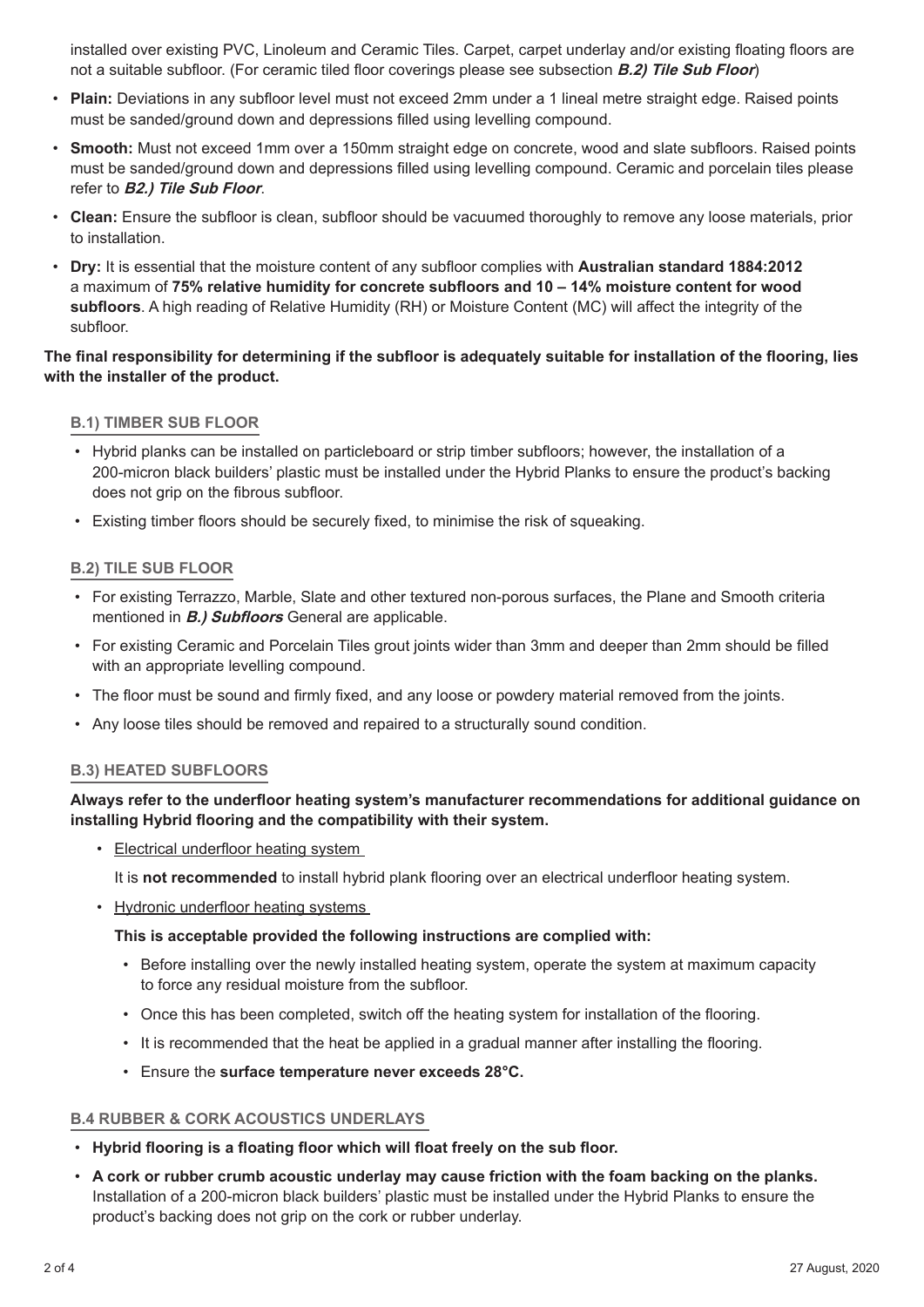### **C) LAYOUT**

- Check each plank for any manufacturing defects prior to installation. Dunlop Flooring will not be responsible for installation cost claims where flooring was installed with obvious defects.
- Hybrid Planks are manufactured to a consistent length with a limited pattern repeat. To achieve the most natural and realistic finish the planks should be laid randomly across the floor. This will result in a more natural looking floor, minimising pattern repeat.
- The boards should be fitted to run the length of the longest, straightest wall. In narrow hallways, install the floor parallel to the length of the hallways.
- Before laying commences, carefully measure the length and width of the rooms and hallways, plan the layout so the floors look balanced and ensuring borders are not less than half a plank width from the wall.

## **Installation**

- Ensure you have read and understood all the subfloor requirements detailed in the previous section.
- A perimeter expansion gap of a minimum of 10 mm is required around perimeter walls, permanent fixtures (benches, cabinetry, pipes, etc.). This gap can be covered with skirting, scotia or other profiles available.
- Skirting boards and door frames should be removed or undercut to allow for expansion.
- It is recommended a scotia / skirting of 15mm 20mm is used as the floor may contract during colder periods / seasons allowing for coverage.

**Note:** *Dunlop Flooring offer a matching 20mm scotia for our Hybrid Plank ranges, that will cover these expansion gaps.* 

- Adhesives are not recommended in the installation of this product.
- In doorways between adjoining rooms, the use of expansion joins should be utilised to compartmentalise your flooring to allow the area in the adjoining room to expand and contract independently.
- Areas that exceed 200m2 (or 20m in length or 10m in width) should also be compartmentalised by expansion joins.
- Do not install kitchen benches or fittings on top of the Hybrid planks. This will pin the floor in place and prevent it from floating freely.
- No fillers such as silicon or caulking agents are to be used around the perimeter of the installed area, as it will not allow the floor to float, expand and contract as it is designed to do.
- Never attach the skirting boards or scotia to the floor. This method does not allow the floor to expand and contract under the skirting boards/scotia.
- These planks utilise an innovative Valinge 2G locking mechanism. For more information and installation videos please see Valinge 2G Install Instructions.



*This link will take you to an external video source:*

*https://www.youtube.com/watch?v=u4RmIaUsA1k*

- Planks are to be laid from left to right. Choose your starting corner and place your first plank against your spacer wedges to maintain the required expansion gap of 10mm. On the long side of the plank the grove should be facing towards the room, with the tongue facing the wall.
- Continue installing the remainder of the first row in the same fashion until you reach the end of the room, and cut a plank to length, ensuring that you maintain the 10mm expansion gap.
- Install the first plank of the second row by angling the tongue of the side-join into the groove of the first row.
- Slowly lower this plank down whilst maintaining pressure towards the previous row of installed planks. Once locked properly the planks should be sitting flush.
- For the remaining planks in the row, place a one-inch wedge under the first plank of the second row lifting the board to rest at an angle.